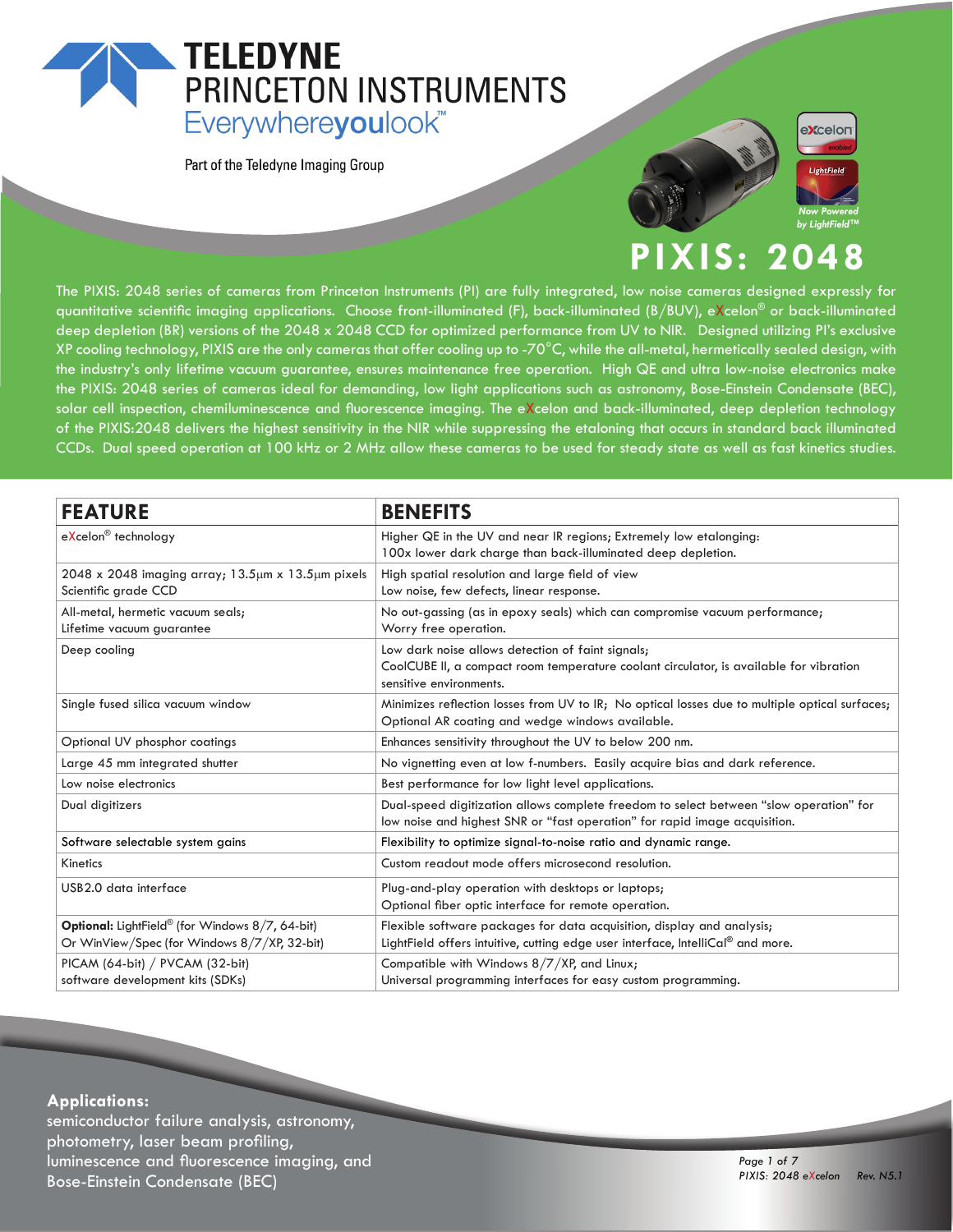# TELEDYNE<br>
PRINCETON INSTRUMENTS<br>
Everywhereyoulook"

excelon

Part of the Teledyne Imaging Group

## **SPECIFICATIONS**

|                                           |                                                                                                                         | <b>PIXIS: 2048F</b>                                                                                                          | PIXIS: 2048B_eXcelon                                                                                                                                                           | <b>PIXIS: 2048B</b>                                                              | PIXIS: 2048BUV/BR*                                                                                                                                                                                                                                                                 |  |  |
|-------------------------------------------|-------------------------------------------------------------------------------------------------------------------------|------------------------------------------------------------------------------------------------------------------------------|--------------------------------------------------------------------------------------------------------------------------------------------------------------------------------|----------------------------------------------------------------------------------|------------------------------------------------------------------------------------------------------------------------------------------------------------------------------------------------------------------------------------------------------------------------------------|--|--|
| Features                                  | Front-illuminated<br><b>CCD.</b> Affordable<br>technology for<br>moderate light<br>level applications.<br>No etaloning. |                                                                                                                              | <b>Back-illuminated CCD.</b><br>Highest sensitivity in the<br>visible region. High sensivity<br>in the NIR. Extremely low<br>etaloning. 100x lower dark<br>charge than the BR. | <b>Back-illuminated</b><br>CCD. Highest<br>sensitivity in the<br>visible region. | UV enhanced, back-illuminated (BUV) and<br>back-illuminated, deep depletion (BR) CCDs.<br>BUV has highest sensitivity in 200 - 375nm<br>range and is ideal for UV applications. BR<br>CCD has highest sensitivity & extremely low<br>etaloning, and is ideal for NIR applications. |  |  |
| <b>CCD</b> Image Sensor                   | e2v CCD42-40<br>front-illuminated,<br>grade 1, AIMO                                                                     |                                                                                                                              | Princeton Instruments'<br>proprietary CCD,<br>grade 1, AIMO                                                                                                                    | e2v CCD42-40<br>back-illuminated,<br>grade 1, AIMO                               | e2v CCD42-40 back-illuminated and<br>back-illuminated deep depletion,<br>grade 1, NIMO                                                                                                                                                                                             |  |  |
| Dark current<br>e-/p/s $@$ -60°C          |                                                                                                                         | $0.002$ (typical)<br>$0.006$ (max)                                                                                           | $0.005$ (typical)<br>$0.02$ (max)                                                                                                                                              | 0.005 (typical)<br>$0.02$ (max)                                                  | 0.2 (typical)<br>$2 \text{ (max)}$                                                                                                                                                                                                                                                 |  |  |
| CCD UV coating                            |                                                                                                                         |                                                                                                                              | Optional UV coating                                                                                                                                                            |                                                                                  |                                                                                                                                                                                                                                                                                    |  |  |
| Quantum efficiency                        |                                                                                                                         |                                                                                                                              | See graph, next page                                                                                                                                                           |                                                                                  |                                                                                                                                                                                                                                                                                    |  |  |
| <b>CCD</b> format                         |                                                                                                                         |                                                                                                                              | 2048 x 2048 imaging pixels; 13.5 x 13.5-µm pixels; 100% fill factor                                                                                                            |                                                                                  |                                                                                                                                                                                                                                                                                    |  |  |
| Imaging area                              |                                                                                                                         |                                                                                                                              | 27.6 x 27.6 mm (optically centered)                                                                                                                                            |                                                                                  |                                                                                                                                                                                                                                                                                    |  |  |
| Lens mount                                |                                                                                                                         |                                                                                                                              | F-mount with integral 45 mm shutter                                                                                                                                            |                                                                                  |                                                                                                                                                                                                                                                                                    |  |  |
| Deepest cooling temperature               |                                                                                                                         | < -70°C (typical), -60°C (guaranteed) with CoolCUBE II liquid circulator<br>$<$ -65°C (typical), -55°C (guaranteed) with air |                                                                                                                                                                                |                                                                                  |                                                                                                                                                                                                                                                                                    |  |  |
| Thermostating precision                   |                                                                                                                         |                                                                                                                              | $\pm$ 0.05 $^{\circ}$ C                                                                                                                                                        |                                                                                  |                                                                                                                                                                                                                                                                                    |  |  |
| Cooling method                            |                                                                                                                         | Thermoelectric air or liquid cooling (CoolCUBE II required)                                                                  |                                                                                                                                                                                |                                                                                  |                                                                                                                                                                                                                                                                                    |  |  |
| Full well:<br>Single pixel<br>Output node |                                                                                                                         | 100 ke- (typical), 80 ke- (min)<br>1000 ke- (typical), 800 ke- (min)                                                         |                                                                                                                                                                                |                                                                                  |                                                                                                                                                                                                                                                                                    |  |  |
| ADC speed/bits                            |                                                                                                                         | 100kHz/16-bit and 2MHz/16-bit                                                                                                |                                                                                                                                                                                |                                                                                  |                                                                                                                                                                                                                                                                                    |  |  |
| System read noise @ 100 kHz               | @ 2 MHz                                                                                                                 |                                                                                                                              | $3.5$ e- rms (typical), $5$ e- rms (max)<br>12 e- rms (typical), 16 e- rms (max)                                                                                               |                                                                                  |                                                                                                                                                                                                                                                                                    |  |  |
| Vertical shift speed                      |                                                                                                                         | 32.2 µsec/row (programmable)                                                                                                 |                                                                                                                                                                                |                                                                                  |                                                                                                                                                                                                                                                                                    |  |  |
| Non-linearity                             |                                                                                                                         |                                                                                                                              | <2% @ 100 kHz                                                                                                                                                                  |                                                                                  |                                                                                                                                                                                                                                                                                    |  |  |
| Software selectable gains                 |                                                                                                                         | 1, 2, 4 e-/ADU (low noise input); 3.5, 7, 14 e-/ADU (high capacity output)                                                   |                                                                                                                                                                                |                                                                                  |                                                                                                                                                                                                                                                                                    |  |  |
| Operating systems supported               |                                                                                                                         | Windows $8/7$ (64-bit) and Linux (64-bit), Windows $8/7/XP$ (32-bit)                                                         |                                                                                                                                                                                |                                                                                  |                                                                                                                                                                                                                                                                                    |  |  |
| Data interface                            |                                                                                                                         |                                                                                                                              | USB2.0 (5m interface cable provided); Optional Fiberoptic interface is available for remote operation                                                                          |                                                                                  |                                                                                                                                                                                                                                                                                    |  |  |
| I/O signals                               |                                                                                                                         |                                                                                                                              | Two MCX connectors for programmable frame readout, shutter, trigger in                                                                                                         |                                                                                  |                                                                                                                                                                                                                                                                                    |  |  |
| Operating environment                     |                                                                                                                         | $+5$ to $+30^{\circ}$ C non-condensing                                                                                       |                                                                                                                                                                                |                                                                                  |                                                                                                                                                                                                                                                                                    |  |  |
| Certification                             |                                                                                                                         |                                                                                                                              |                                                                                                                                                                                | CE                                                                               |                                                                                                                                                                                                                                                                                    |  |  |
| Dimensions / Weight                       |                                                                                                                         |                                                                                                                              | 19.51 cm (7.67") x 11.81 cm (4.65") x 11.38 cm (4.48") (L x W x H) / 2.5 kg (5.5 lbs)                                                                                          |                                                                                  |                                                                                                                                                                                                                                                                                    |  |  |

All specifications subject to change

**\*** Contact your local sales representative for information on the availability of the BR model.

### **FRAME RATE**

Readout Time

| Binning |                | $@$ 2 MHz   | @ 100 kHz   |  |
|---------|----------------|-------------|-------------|--|
|         | $1 \times 1$   | $2.265$ sec | $36.45$ sec |  |
|         | $2 \times 2$   | 0.956 sec   | 9.521 sec   |  |
|         | $4 \times 4$   | $0.458$ sec | $2.595$ sec |  |
|         | $8 \times 8$   | $0.249$ sec | 0.738 sec   |  |
|         | $16 \times 16$ | $0.154$ sec | $0.288$ sec |  |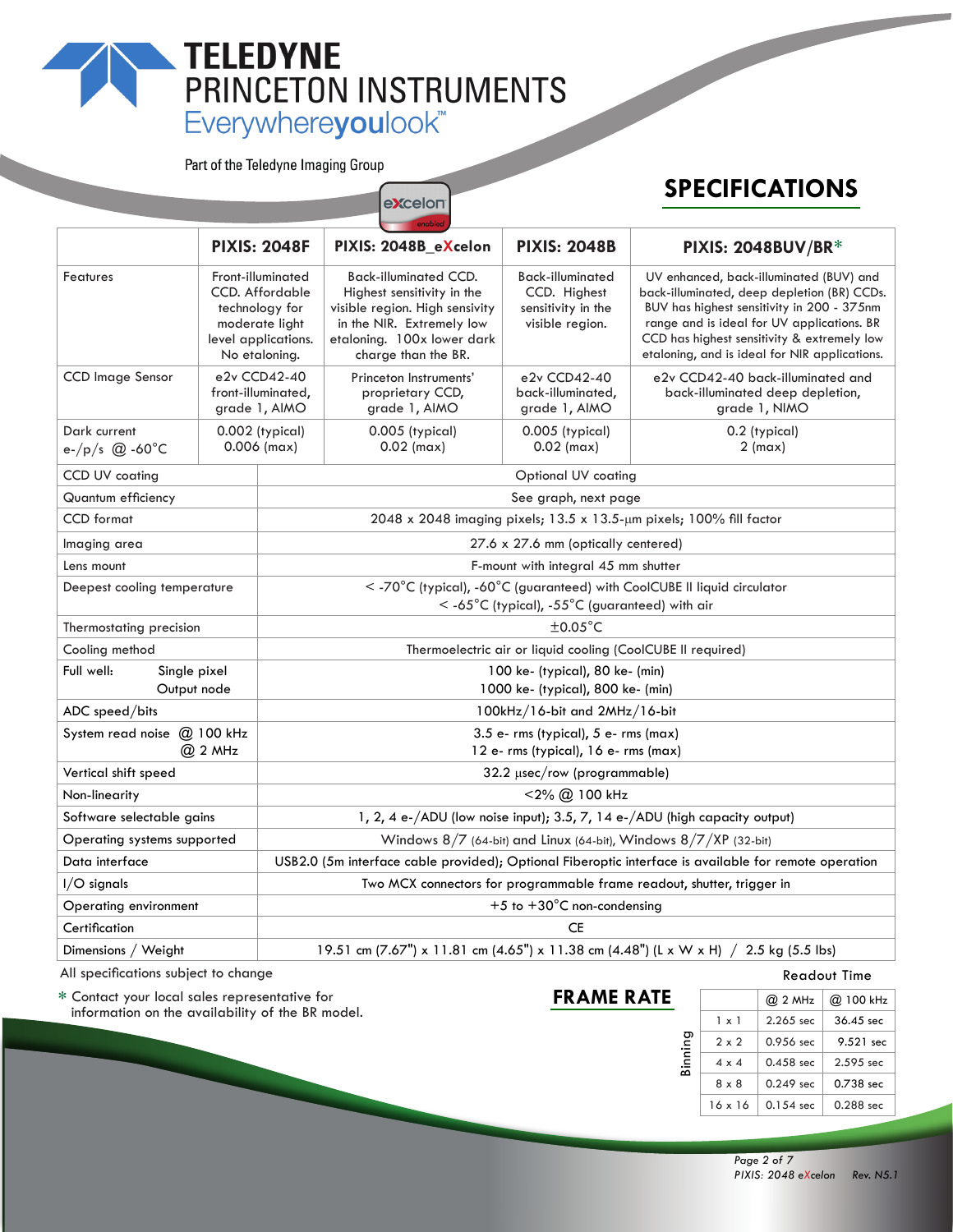**PRINCETON INSTRUMENTS**<br>Everywhereyoulook"

Part of the Teledyne Imaging Group

**TELEDYNE** 

## **QE DATA**



#### **NOTE:**

Graph shows typical Quantum Efficiency (QE) data measured at  $+25^{\circ}$ C. QE decreases at normal operating temperatures. For the best results for your application, please discuss the specific parameters of your experiment with your sales representative.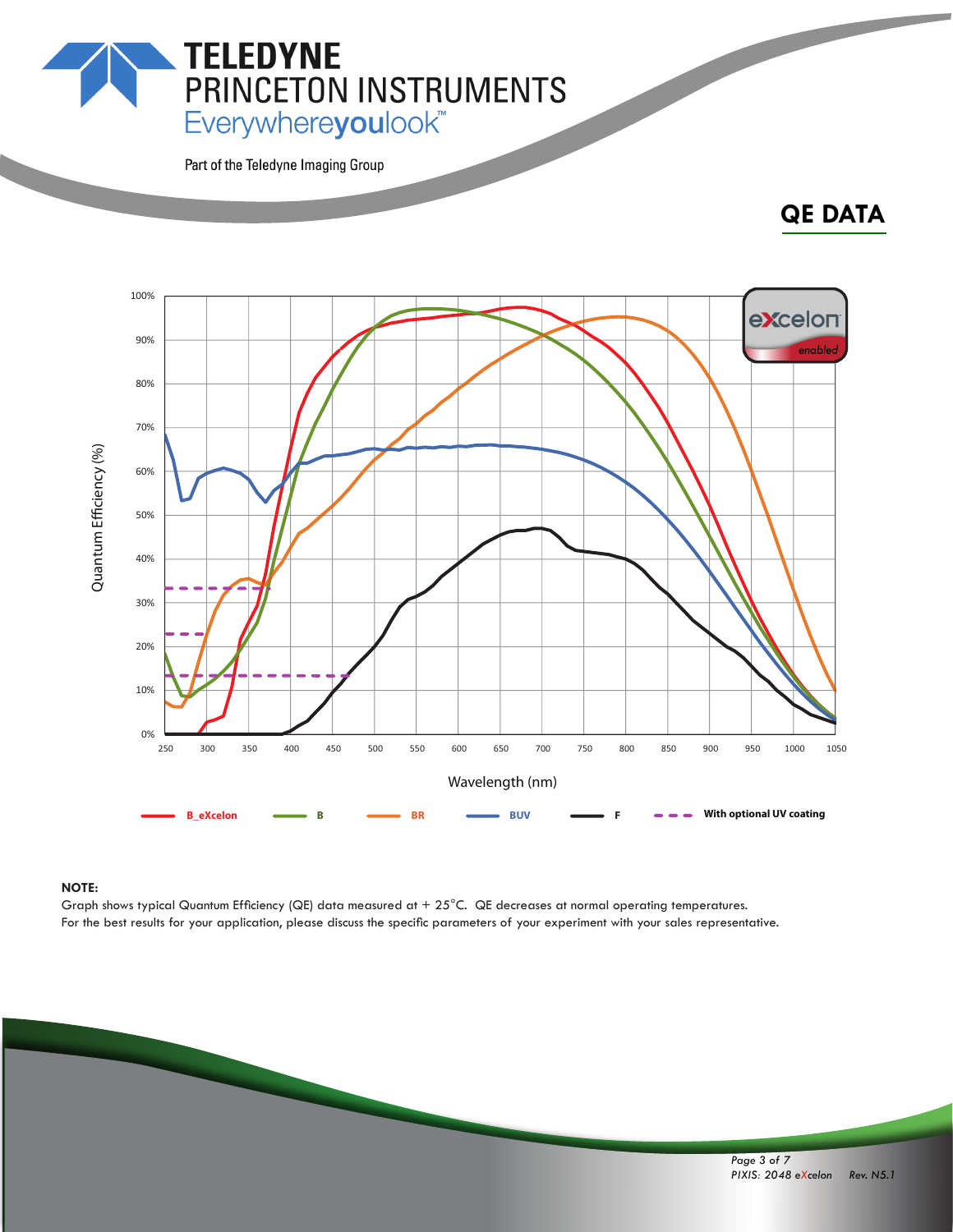

Part of the Teledyne Imaging Group

## **VACUUM WINDOW AR COATINGS**



- **NOTES:**<br>• Standard anti-reflection (AR) coating options shown on graph
- \* Designed by Acton Optics, our BBAR coating offers unmatched performance for 400 nm 1100 nm
- Custom wedge window options and other AR coatings are also available

 *Contact your local sales representative for more information*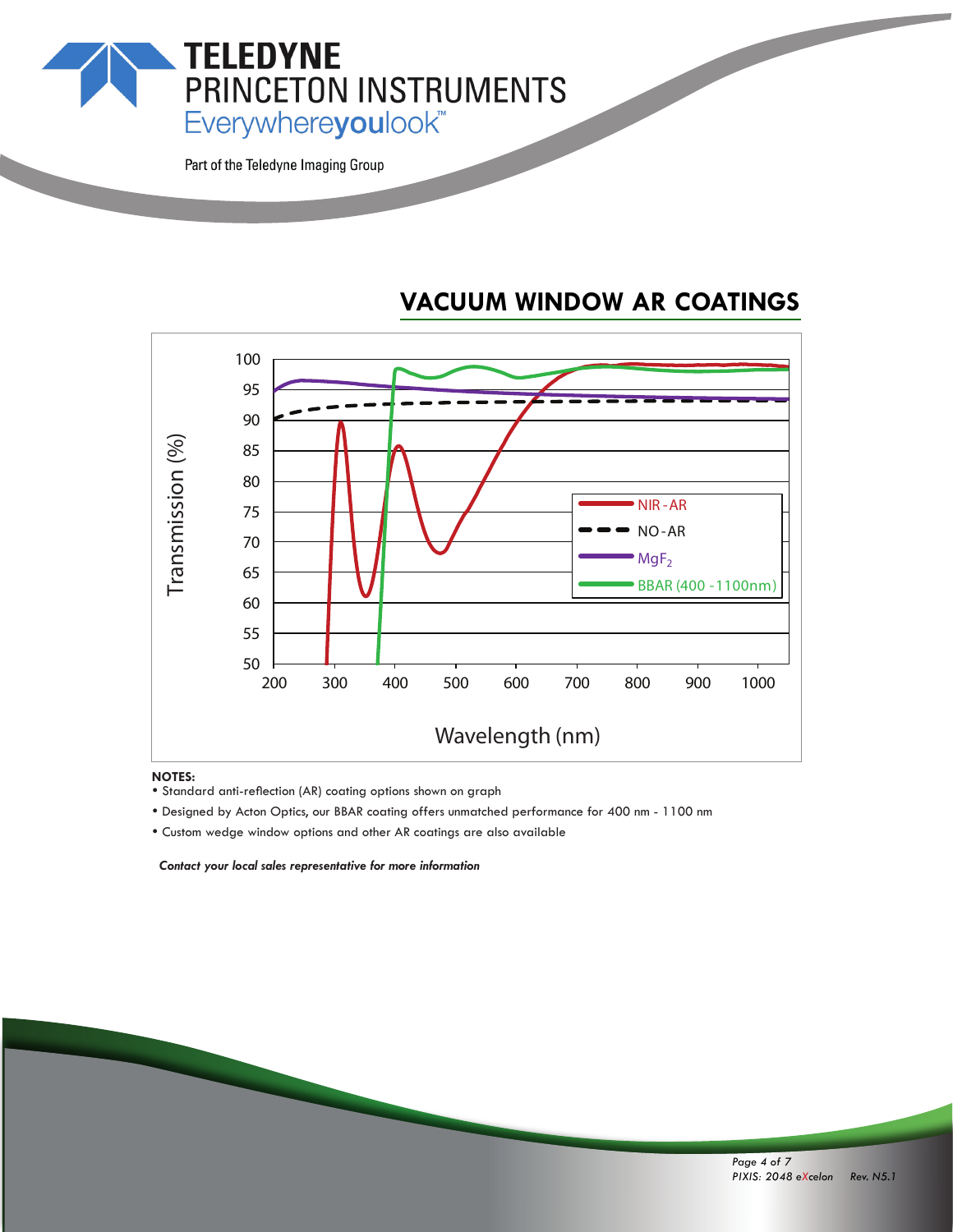## **TELEDYNE** PRINCETON INSTRUMENTS Everywhereyoulook<sup>"</sup>

Part of the Teledyne Imaging Group

## eXcelon Performance



B\_eXcelon provides superior QE over the standard back illuminated ("B") version in the UV-NIR range.



B\_eXcelon provides significantly lower etaloning (unwanted fringes) compared to standard back illuminated ("B") version.



Data taken with white light source through a monochromator comparing etaloning performance of eXcelon vs. back-illuminated CCDs.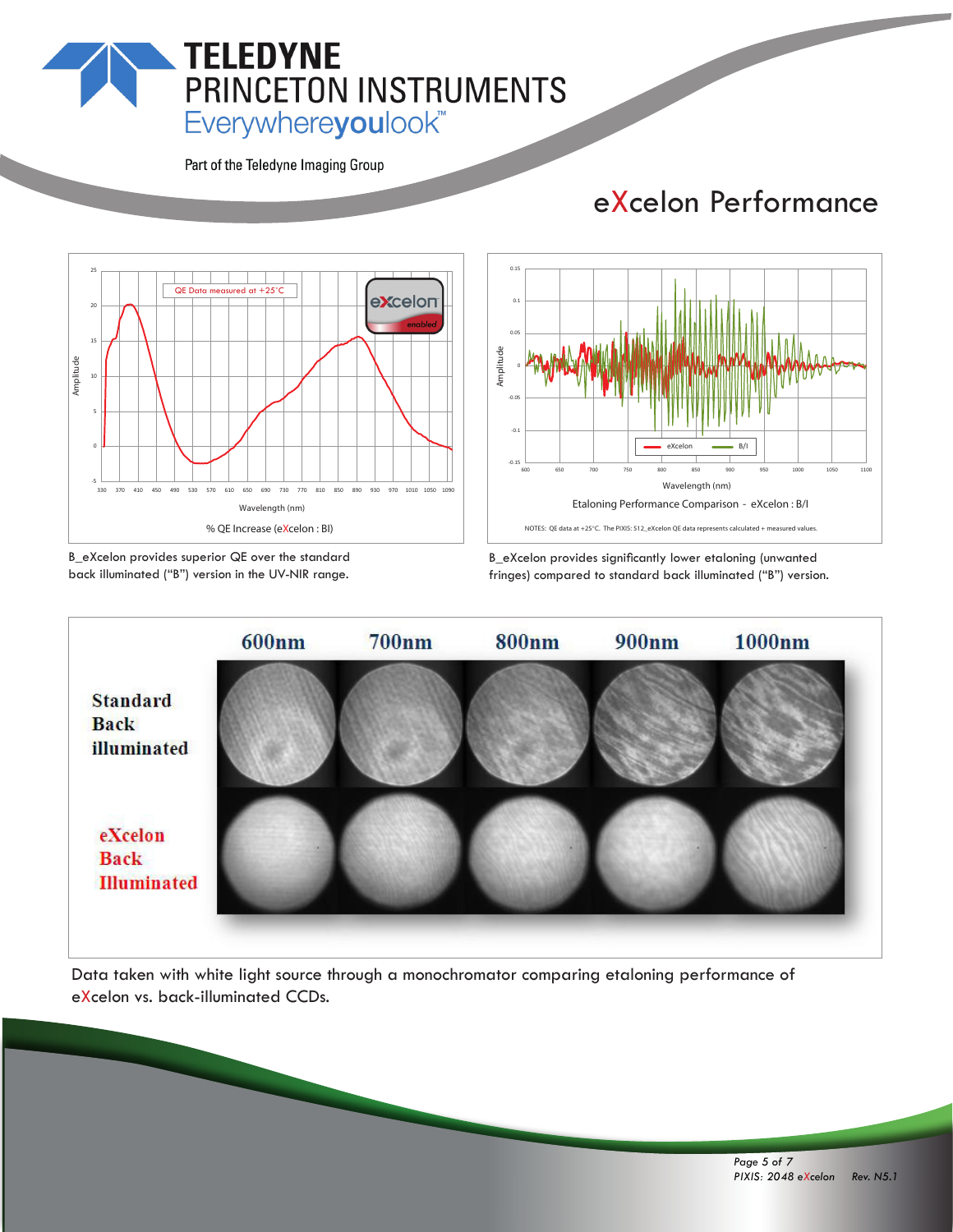Everywhereyoulook<sup>\*\*</sup>

PRINCETON INSTRUMENTS

Part of the Teledyne Imaging Group

**TELEDYNE** 

## **PIXIS: 2048 (AIR COOLED)**



*Page 6 of 7 PIXIS: 2048 eXcelon Rev. N5.1*